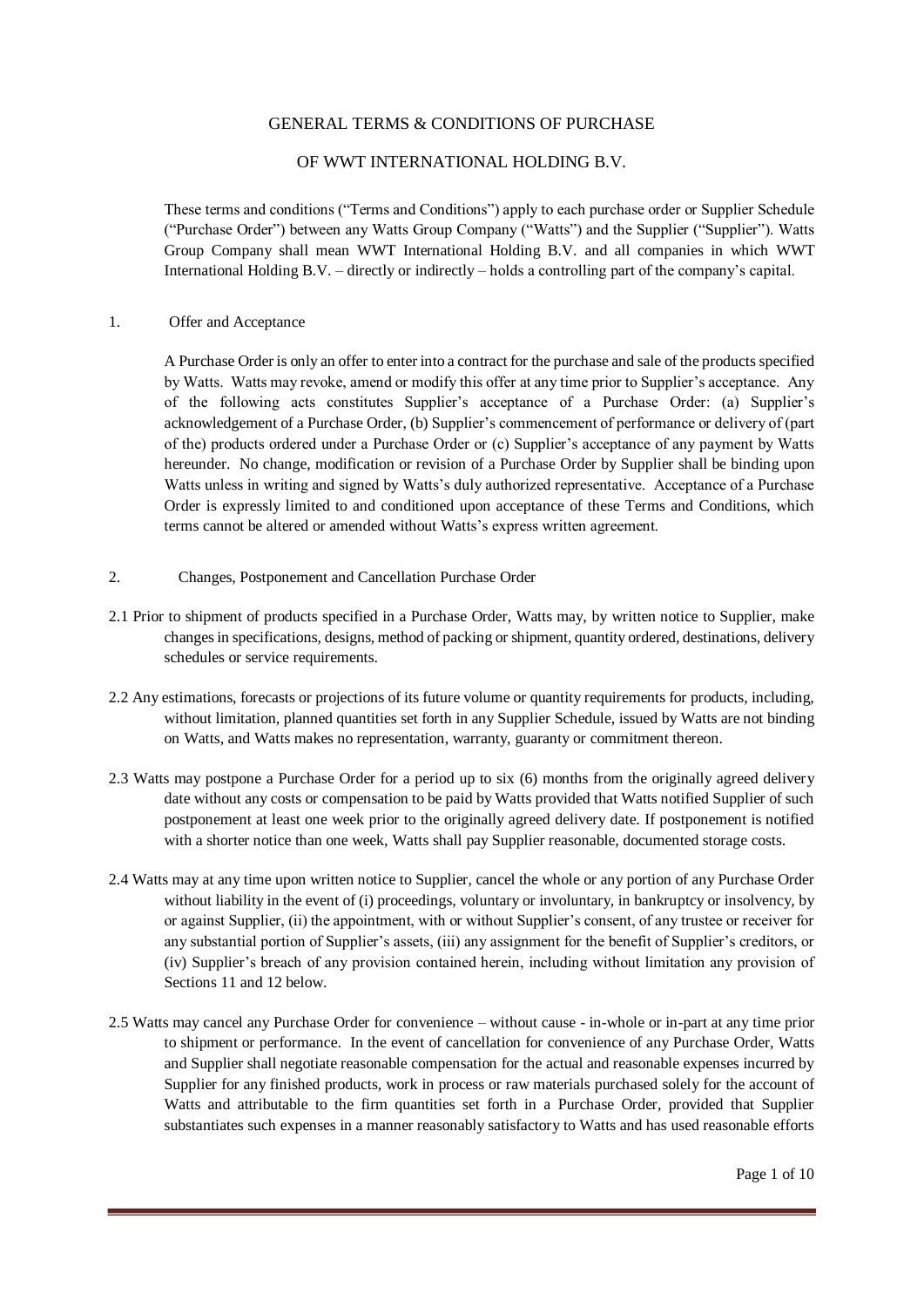to mitigate such expenses by, among other things, returning products to Supplier's suppliers, selling to other third parties or otherwise utilizing such finished products, work in process or raw materials. In no event shall Watts's liability for any cancelled order exceed the price Watts would have paid for the cancelled products.

- 3. Prices and Payment
- 3.1 All prices shall be as stated in the Purchase Order and are firm. Unless specifically agreed upon otherwise in writing, all prices are stated in Euro ("EUR") and exclusive of VAT (if any), but including all other costs, including, but not limited to taxes, duties, levies, charges etc.
- 3.2 Supplier warrants that it is selling at the lowest prices and upon the most favorable terms (including, without limitation, volume, quality and/or payment terms) that it offers any buyer for products of the same or similar quality to that provided for in the Purchase Order. If, during the term of the Purchase Order, Supplier makes an offer to sell any such products to a third party at a lower price or upon one or more terms that are more favorable than the price or terms applicable under the Purchase Order, an equivalent reduction or modification of terms will apply to all products purchased thereafter for the balance of the term of the Purchase Order.
- 3.3 Supplier shall issue an invoice to Watts on or any time after the completion of the delivery. All invoices shall state Watts' order number and shall be issued no later than one hundred and twenty (120) days after receipt of the products by Watts. Unless otherwise provided in the Purchase Order or by local law, payment terms shall be current months plus ninety (90) days from the date of Supplier's undisputed invoice.
- 3.4 Watts shall be entitled to deduct from any amounts falling due to Supplier, any amount for which Supplier is liable to Watts or any Watts's Group Company.
- 4. Packaging and Shipment

Supplier shall pack products in compliance with any packaging specifications stated in the relevant Local agreements or Logistic agreements. If no packaging specifications are agreed in writing, packaging shall as a minimum comply with standards of the Industry and packaging shall be sufficient to protect the products during transport, handling and storage. Packaging is always included in the price. Packaging shall clearly state the recipient's address and Watts' order number. Packaging shall be minimized according to the EU directive on packaging and packaging waste (Directive 94/62/EC) and the amendment hereto (Directive 04/12/EC).

- 5. Delivery Terms and Performance
- 5.1 Unless agreed upon otherwise in writing, delivery shall be FOB Origin according to Incoterms 2020. Supplier shall adhere to all shipping directions specified in a Purchase Order. Notwithstanding any agreement relating to payment of freight expenses, title to and risk of loss of the products shall not pass to Watts until the products have been received at the specified delivery address specified by Watts.
- 5.2 Time and place of delivery are of the essence in the performance of a Purchase Order. As soon as Supplier considers it probable that it will not be able to deliver products at the agreed time of delivery, Supplier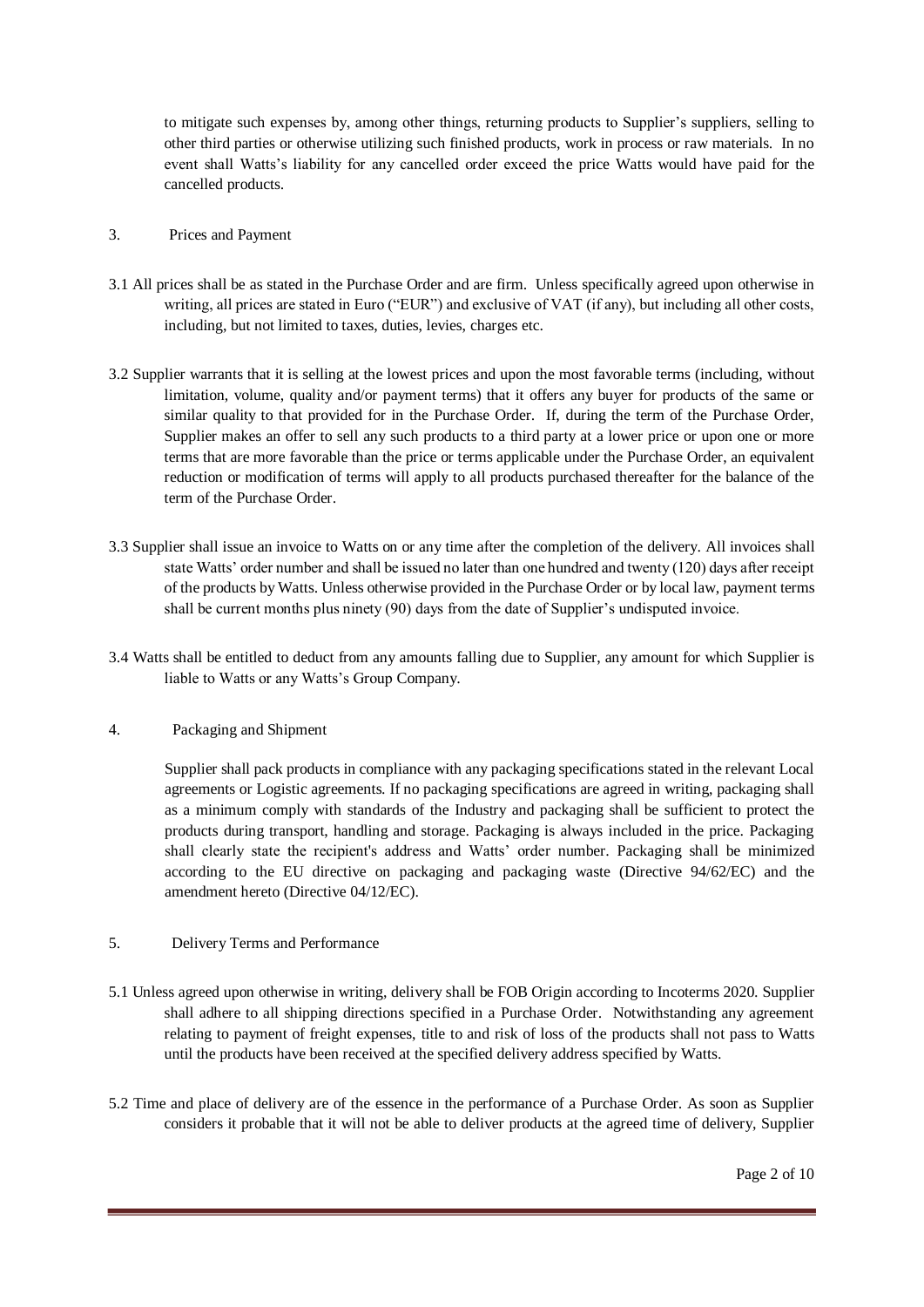shall immediately give Watts notice thereof in writing in order to agree the right priorities. For the avoidance of doubt, it is outlined that such notice shall not relieve Supplier from its liability for late delivery.

- 5.3 If Supplier does not deliver Products on the agreed time of delivery, Watts shall be entitled to liquidated damages as from the agreed delivery date. The liquidated damages amount to: 2% of the total order sum per complete week of delay. The liquidated damages cannot amount to more than 10% of the total order sum. The liquidated damages shall fall due for payment at Watts' written demand. Partial deliveries shall not exempt Supplier from liability pursuant to this provision.
- 5.4 In the event of delay, Watts may request Supplier to deliver the Products by the fastest means of transport. If Watts' request is reasonable based on the potential implications for Watts, Supplier shall meet Watts' request. Any additional delivery charges in excess of those that would apply for the usual means of delivery shall be borne by Supplier.
- 5.5 Any delay beyond 14 days from the agreed delivery date, is considered a material delay which entitles Watts to terminate the Purchase Order covering the delayed Products.
- 5.6 Supplier's payment of liquidated damages due to delay does not exclude the right of Watts to claim compensation for any direct loss in excess of the liquidated damages amount. This obligation shall exist irrespective of whether Watts chooses to terminate a delayed Purchase Order or not.
- 6. Quality and Inspection
- 6.1 The aim is that Supplier delivers zero (0) defects, and in order to support this, all Supplier processes shall be chosen and controlled in order to meet the highest and agreed quality level. All products shall comply with agreed specifications and drawings and as a minimum comply with industry standards (provided the industry standards do not conflict with agreed specifications).
- 6.2 Supplier shall have a documented and fully implemented quality system according to ISO9001. In the event Supplier is not ISO9001 qualified, Supplier shall have a documented quality roadmap in place with a target date of when they anticipate achieving ISO9001 certification. Supplier shall strive to develop towards the ISO/TS16949 standard.
- 6.3 Any intended changes or modifications in agreed requirements or specifications, designs, manufacturing processes, materials or supply chain (subcontractors) as well as any other changes which may affect the ordered products' form, fit or function shall not under any circumstances be taken into effect prior to written approval by Watts. Moreover, Supplier shall notify Watts of an intended change of products no less than six months prior to intended effect of any such change. Supplier's non-compliance with this clause is considered a material breach.
- 6.4 Supplier shall notify Watts immediately of any quality problems that it discovers. Supplier shall be responsible to Watts for the quality, performance, characteristics, reliability, form, fit, and function of all products and components provided by any sub-tier manufacturers and suppliers used by Supplier.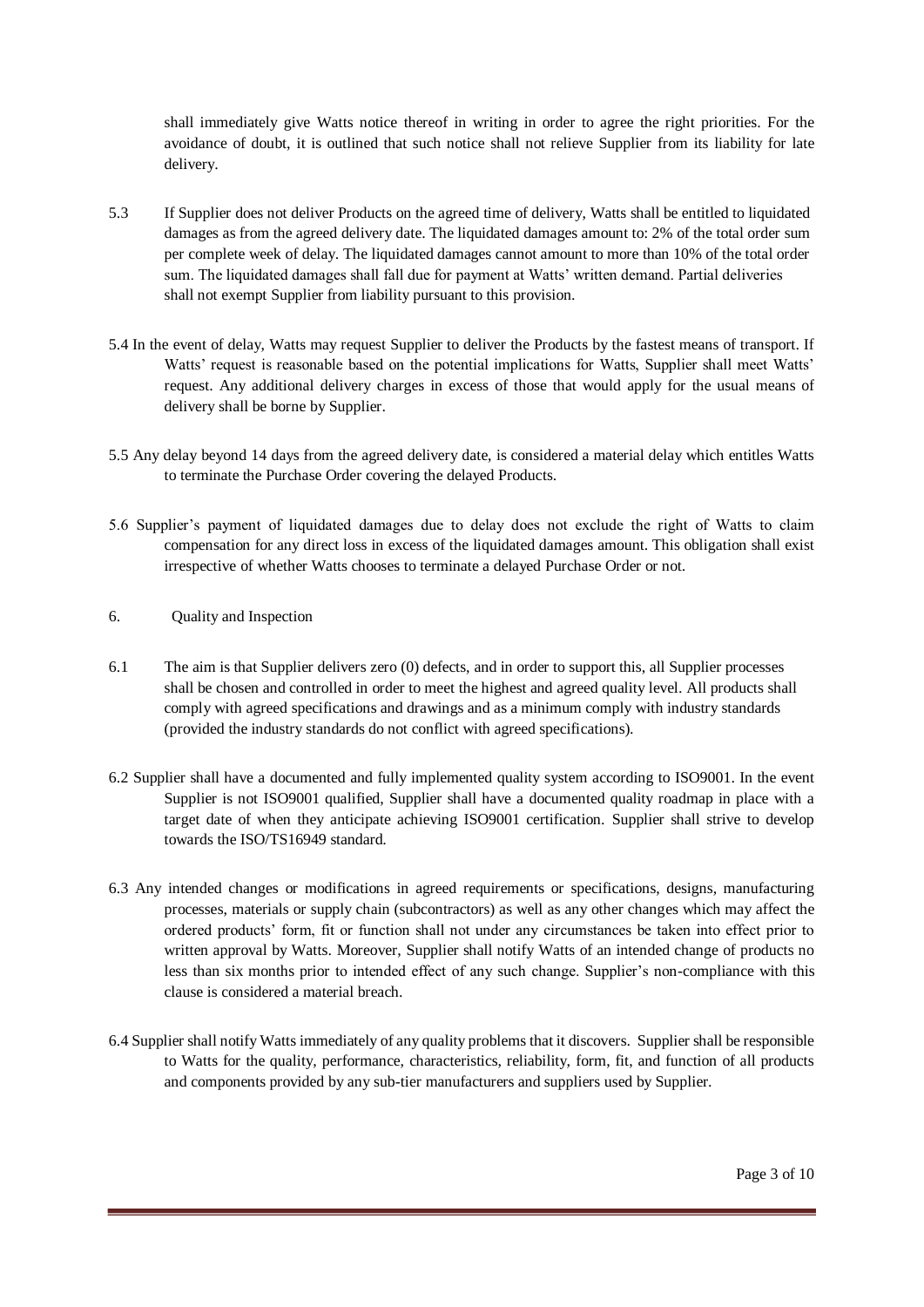- 6.5 Supplier is responsible for performing any inspections and/or testing of products. Supplier acknowledges that Watts will not perform incoming inspections of Products and waives any rights to require Watts to conduct such inspections
- 6.6 Watts may prior to, during or after the manufacture and shipment of products, inspect and test all products and all materials, equipment and facilities utilized by Supplier in producing products for Watts. Supplier will maintain an inspection and testing system and will keep records of all inspection and testing data and, with respect to products, samples of each lot shipped, for two  $(2)$  years after delivery. Unless otherwise agreed by Watts in writing, Supplier will deliver to Watts a certificate of analysis as to specifications approved by Watts with respect to each product lot shipped.

# 7. Warranties and Remedies

- 7.1 For a period of 24 months from the date of delivery, Supplier warrants that products delivered (i) are designed and manufactured based on Supplier's best knowledge on product design, product materials and product technology; (ii) are fit for any normal or agreed purpose; (iii) are free from defects in design, materials and workmanship; (iv) comply with agreed specifications and requirements, and (v) comply with all statutory requirements and regulations. Furthermore, Supplier represents and warrants that the products and their sale, resale, distribution or other use do not and will not infringe any patent, copyright, trade mark, trade secret or other proprietary or intellectual property rights. These warranties shall survive any delivery, inspection, acceptance, payment or resale of the products and shall extend to Watts's customers and any end user customers.
- 7.2 In case of a non-conforming or defective product, Supplier shall without undue delay at Watts' discretion credit, repair or replace the entire lot of Products or part thereof at Supplier's cost and risk.
- 7.3 Supplier is liable for and shall reimburse Watts any direct and indirect losses incurred by Watts resulting from non-conform and/or defective products, including, but not limited to costs concerning production stop, inspections costs, dismounting and mounting cost, labor cost, sorting, repairing, transport, quality inspection, loss of profits, freight, import and export duties, charges, taxes etc.
- 7.4 In case non-conform Products are or are to be returned to Supplier, Supplier shall in addition to Watts' costs related to the return – pay Watts a handling fee of EUR 100 per incident.
- 7.5 Any replacement products will also be subject to the above warranties and warranty period. The warranty period for repaired products will be extended to account for the time lapsed until the repair was completed. If Supplier does not replace, repair or re-perform, as applicable, within a reasonable time after notice, Watts may do so at Supplier's expense.
- 7.6 Any rights or remedies of Watts set forth in these Terms and Conditions are not exclusive and Watts also has all rights and remedies available under applicable law.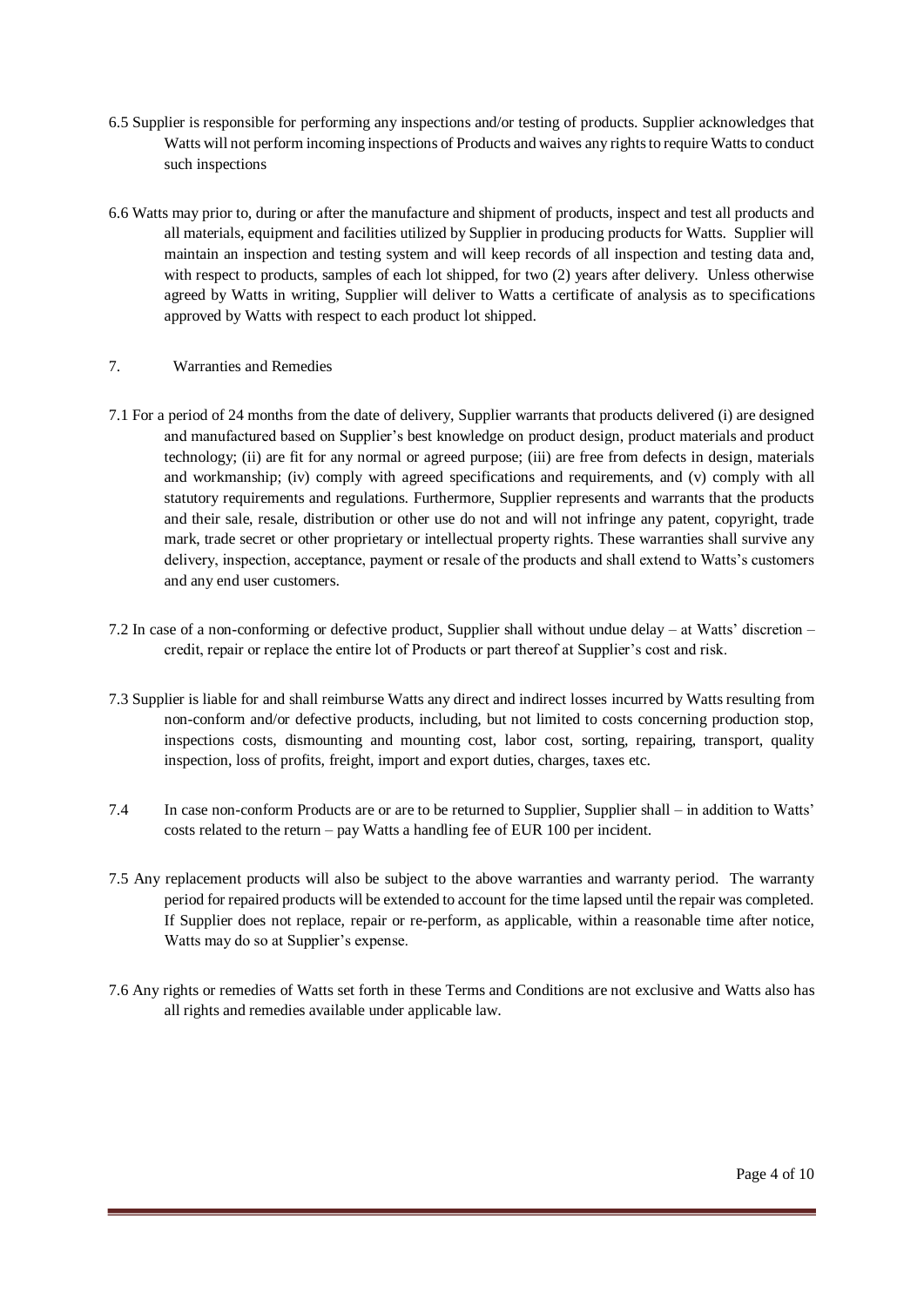#### 8. Quality Control

- 8.1 Supplier shall be responsible for complying with and meeting all standards set forth in the Watts Supplier Quality Manual available a[t http://www.wattswater.com/\\_company/suppliers.asp](http://www.wattswater.com/_company/suppliers.asp) ("Supplier Manual"). Supplier shall implement and maintain such quality assurance standards as are reasonably necessary to provide to Watts products that conform to the product specifications (if any) and warranties so as to meet the quality standards of Watts or any other standards agreed to between the parties. Supplier warrants it has not made any process, material, design or manufacturing changes which might affect the performance, characteristics, reliability, form, fit, function or life of the products subject to the Purchase Order without Watts' prior written approval. Watts, in its sole discretion, may charge an administrative fee to Supplier related to Supplier's supply of non-conforming or defective goods to Watts or Supplier's failure to meet Watts' quality standards. Supplier shall notify Watts immediately of any quality problems that it discovers. Supplier shall provide competent personnel to assist in the prompt identification and resolution of any performance problems with the products. Supplier shall be responsible to Watts for the quality, performance, characteristics, reliability, form, fit, and function of all goods and components provided by any sub-tier manufacturers and suppliers used by Supplier. Supplier is responsible for performing any inspections or testing of products required of Supplier by the Purchase Order.
- 8.2 Watts and Watts' authorized representatives shall have the right prior to, during or after the manufacture and shipment of products, upon forty-eight (48) hours prior notice, to inspect and review the records, manufacturing operations and procedures of Supplier during normal business hours for the purpose of making product or raw material audits, preparing data for quality control purposes, or otherwise determining compliance with the requirements of the Purchase Order. During such inspection and review, Supplier shall provide Watts with reasonable assistance without charge.
- 8.3 In the event any of the products ordered are found at any time by Watts to be defective or otherwise not in conformity with the requirements of the Purchase Order, including any specifications, drawings or samples, Watts may, at is option and sole discretion, and in addition to any other rights and remedies it may have: (i) rescind the corresponding Purchase Order and/or reject and return such products at Supplier's risk and expense and require Supplier to refund the purchase price of such products; (ii) require Supplier to inspect, remove and replace non-conforming products with products that conform to the Purchase Order; and/or (iii) upon notice to Supplier, take such actions as may be required to cure all defects and/or bring the products into conformity with all the requirements of the Purchase Order. If Watts elects option (ii) above and Supplier fails to promptly make the necessary inspection, removal and replacement, Watts may at its option inspect and sort the products, and Supplier shall pay the cost thereof.

#### 9. Product Recalls

Supplier shall promptly inform Watts in writing of (i) any product recall suggested or required by any governmental authority, (ii) any voluntary product recall, and (iii) any notices from any governmental authority relating to product recalls and/or defects concerning safety (including a copy of the notice). Supplier shall (a) bear all costs and expenses of any product recall regardless of whether Supplier or Watts initiates the action, including any costs associated with retrieval or removal of products, the shipment of recalled items from Watts's customers to Watts or Supplier and the shipment of replacement products to Watts's customers and (b) reimburse Watts for its reasonable costs and expenses incident to such recall. Subject to legal requirements, Watts may assume primary responsibility for communicating with its customers in connection with a recall. Each of the parties hereto agrees to notify the other in writing in the event either identifies a need for a product recall. Supplier shall correct as soon as possible problems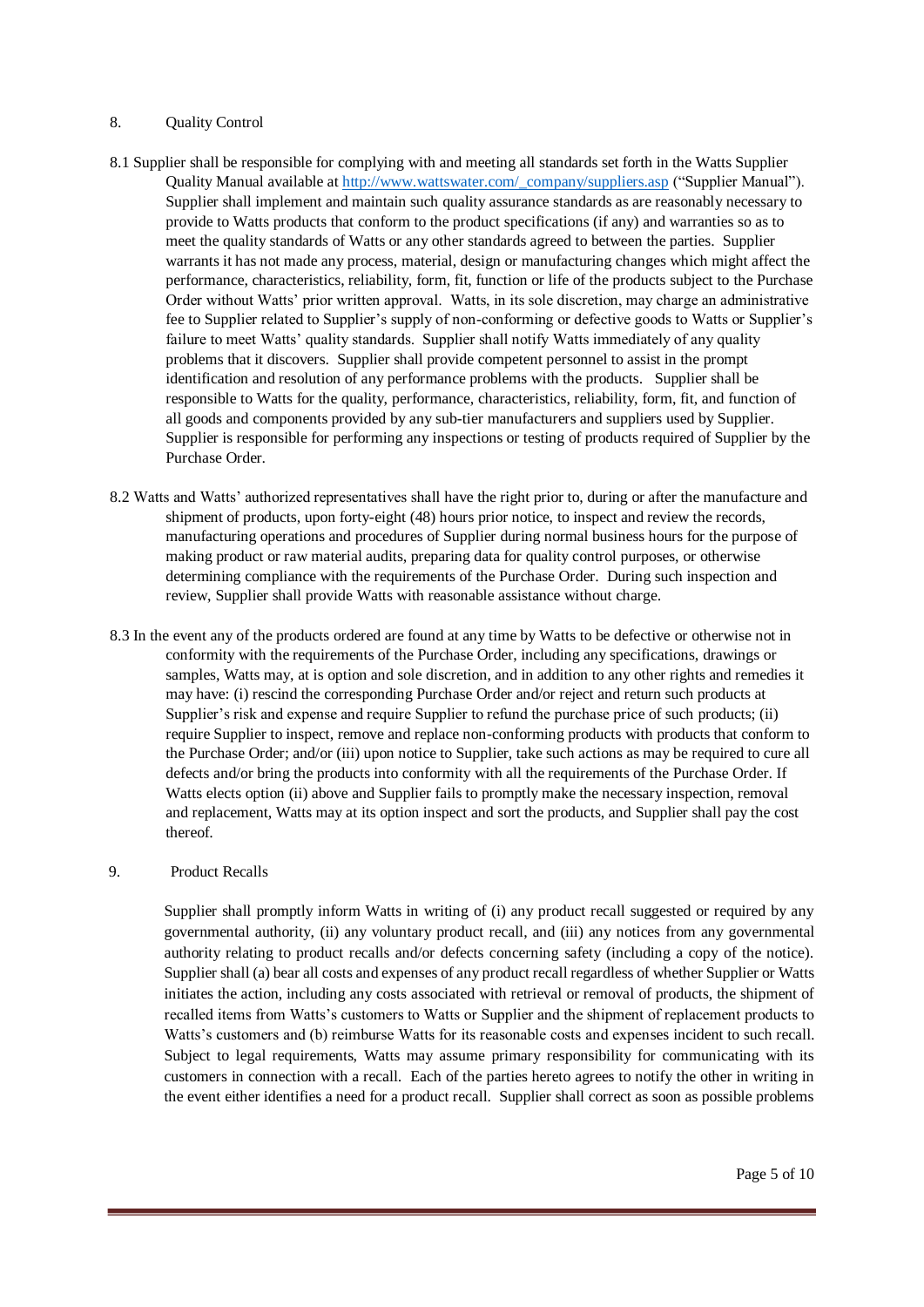or other issues which result in recalls. Supplier shall be responsible for the costs of making any changes to products required in connection with a recall.

#### 10. Indemnification

Supplier shall indemnify, hold harmless, and at Watts's request, defend Watts, its successors, assigns, affiliates, officers, directors, customers, advisors agents and employees, against all claims, liabilities, damages, losses and expenses, including attorneys' fees and cost of suit, arising out of: (i) any claim relating to the death of or injury to any person or persons or any damage to property resulting from any products sold by Supplier, including, without limitation, the manufacture, packaging, sale, use, or advertisement of any products, design or manufacturing defects, failure to warn, and the failure of any products to comply with their applicable specifications and warranties; (ii) any claim based on the negligence or willful misconduct of Supplier or any of Supplier's agents, subcontractors, employees or anyone acting on behalf of Supplier; and (iii) any claim alleging that any product infringes a patent, copyright, trademark, trade secret, intellectual property right or other proprietary right. Supplier shall not settle any suit or claim without Watts's prior written approval. Supplier's obligation to indemnify, hold harmless and defend Watts under the terms of this Section 9 is independent of and in addition to Supplier's obligation to procure and maintain insurance as required in Section 10 below. Supplier's insurer's position regarding insurance coverage for Watts, as an additional insured, does not in any way modify or limit Supplier's indemnification obligations hereunder.

### 11. Insurance

At its sole expense Supplier shall maintain with an insurance company or with several insurance companies a commercial general liability insurance in the minimum amount of \$5,000,000 per occurrence with an aggregate of \$5,000,000 for product liability, bodily injury (including death) and property damage and containing broad form contractual liability coverage. Supplier shall continue to maintain such insurance following sale of the products for a minimum of (5) five years thereinafter. A certificate and endorsements evidencing such insurance coverage shall be filed with Watts, and shall provide for 30days' prior written notice to Watts of cancellation or material change. Liability insurance limits shall not be construed to limit Watts's right of indemnity hereunder.

- 12. Confidential Information and Intellectual Property
- 12.1 Supplier acknowledges and agrees that all specifications, drawings, diagrams, schematics, sketches, models, molds, tools, samples, designs, technical information, data, business plans, financials or other confidential information ("Confidential Information"), furnished in writing, orally or otherwise, by Watts or on Watts's behalf, is and shall remain Watts's sole and exclusive property, and shall be returned promptly to Watts or Watts's designee (together with all copies) upon Watts's request. Supplier agrees to hold Confidential Information in the strictest confidence, not to disclose Confidential Information to third parties except as required by law, and to use Confidential Information solely for the purpose of performing the Purchase Order. Supplier shall not, without obtaining written consent of Watts, in any manner advertise or publish information about the Watts or its products, its business relationship with Watts, or that Supplier has furnished products to Watts hereunder.
- 12.2 All trademarks of Watts applied by the Supplier to product packaging or to the products are owned by Watts and shall only be used in accordance with Watts's instructions. The Supplier shall not use such trademarks except as required to fulfill Supplier's obligations under a Purchase Order. Supplier shall not seek to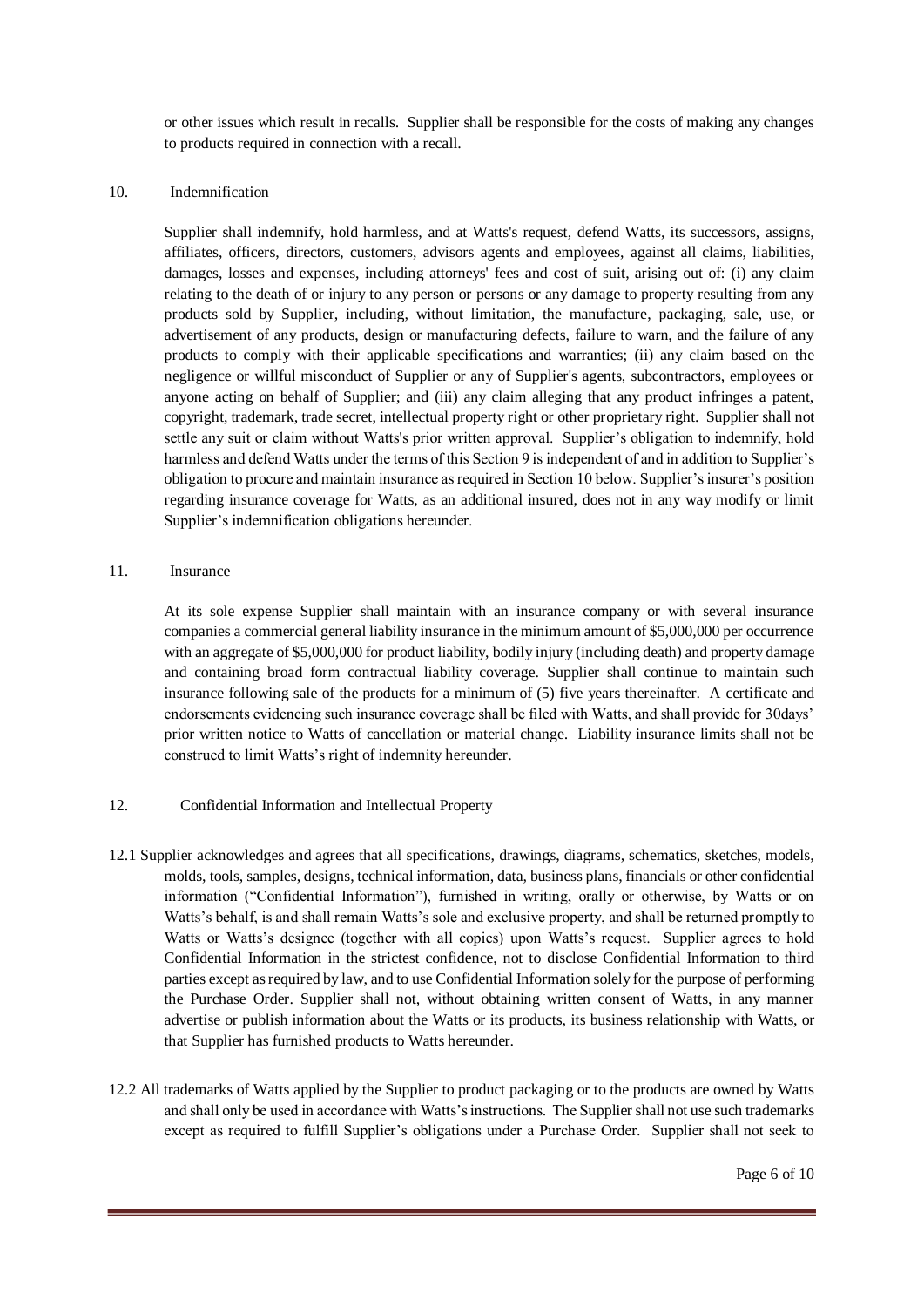register, anywhere in the world, Watts's trademarks or any trademark which is identical or confusingly similar to Watts's trademarks.

- 12.3 If Watts funds the development of any item, including, without limitation, the composition of any material or product, machine, process, method, software or database, or results in any idea, invention or work of authorship which may be subject to patent, copyright, trademark or trade secret protection, Supplier agrees to assign all right, title and interest in and to such item, idea or work of authorship to Watts. Supplier shall notify Watts of the development of such item, idea, invention or work of authorship and shall cooperate with and assist Watts in perfecting, registering or enforcing the same, and Watts shall reimburse Supplier for reasonable costs incurred by Supplier in providing such assistance.
- 13. Compliance
- 13.1 Supplier acknowledges that Watts's directors, officers and employees are subject to the Watts Code of Business Conduct (the "Code"), available at:

https://investors.wattswater.com/corporate-governance/code-of-conduct/default.aspx

Supplier warrants that it shall comply with the Code and that it shall not take any action which would cause any director, officer or employee of Watts to violate the Code. Supplier shall comply with the provisions of Watts' Principles of Supplier Conduct set forth in the Supplier Manual in the performance of this Purchase Order. In addition, Supplier shall comply with Watts' Global Anti-Human Trafficking Policy available a[t http://www.wattswater.com/\\_company/suppliers.asp.](http://www.wattswater.com/_company/suppliers.asp)

- 13.2 Supplier represents, warrants and covenants that all of the products delivered hereunder will be and will have been produced and/or provided in compliance with all applicable laws, rules, regulations, orders, treaties and other requirements of European, national and local governments and agencies thereof, and that Supplier, Supplier's business and all property used therein do and will comply with all applicable laws, rules, regulations, orders, treaties and other requirements of European, national, and local governments and agencies thereof. Supplier agrees to furnish Watts a certificate of compliance with any such laws in such form as may be requested by Watts. Supplier shall, at its sole cost, secure and maintain all necessary licenses, permits, authorizations, product listings and approvals or other approvals required for the operation of Supplier's business or any property used therein, for the sale of products or as necessary for Supplier's performance hereunder. Supplier shall immediately notify Watts in the event that Supplier is not in compliance with any provision of this Section. Supplier undertakes to take all necessary actions as required by applicable law and comply with all applicable law relating to the importation or exportation of products of products. Supplier shall not utilize forced or involuntary labor, regardless of its form, employ any child under the age of fifteen (15) or engage in any abusive employment practices.
- 13.3 In connection with the performance of a Purchase Order, Supplier (i) shall comply with the provisions of the U.S. Foreign Corrupt Practices Act, UK Bribery Act and similar laws of other countries, where applicable, and shall not take any action that may cause Watts to be in violation of such laws; (ii) shall not make any payment or transfer anything of value with the purpose or effect of public or commercial bribery, extortion or kickbacks; and (iii) shall not engage in any other corrupt business practices or other improper means of obtaining business in violation of applicable law or Watts's policies and principles of business conduct referenced herein. Upon request, Supplier shall certify to Watts its compliance with applicable anticorruption laws in a form reasonably acceptable to Watts.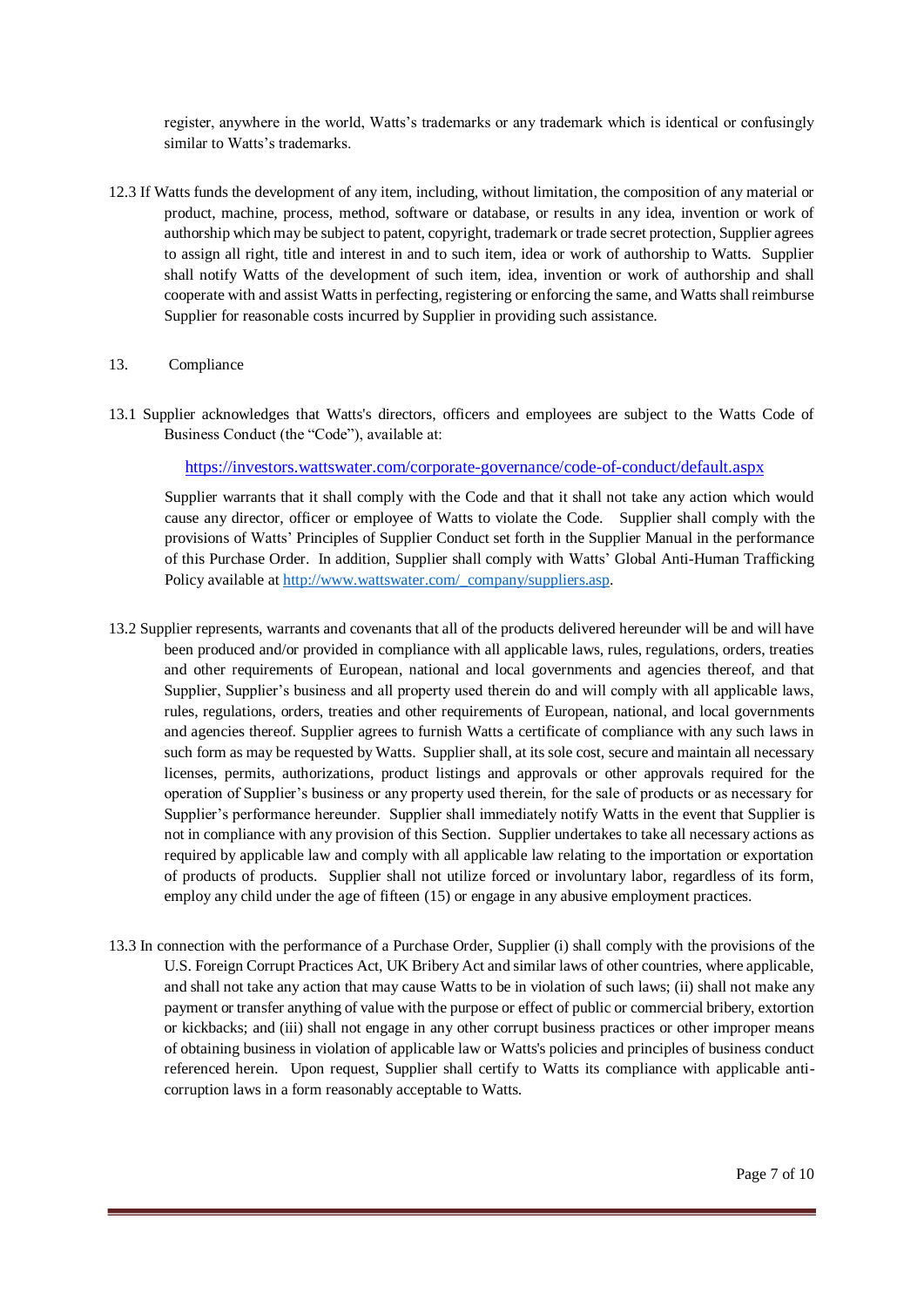- 13.4 Watts is subject to disclosure and reporting obligations regarding its use of tin, tantalum, tungsten and gold ("conflict minerals") that are imposed by Section 1502 of the U.S. Dodd-Frank Wall Street Reform and Consumer Protection Act and the U.S. Securities and Exchange Commission's related regulations. Supplier shall comply with the provisions of Watts's Conflict Minerals Policy available at http://www.wattswater.com/ company/suppliers.asp, including without limitation the supplier due diligence measures implemented by Watts pursuant thereto, which measures Watts has designed to be in conformity in all material respects with the criteria set forth in the Due Diligence Guidance for Responsible Supply Chains of Minerals from Conflict-Affected and High Risk-Areas published by the Organization for Economic Cooperation and Development ("OECD"), and related supplements for conflict minerals. Supplier agrees that it (i) shall cooperate with Watts's information requests concerning the presence and origin of conflict minerals in Supplier's products supplied to Watts, (ii) shall exercise due diligence on the source and chain of custody of conflict minerals in Supplier's supply chain, and (iii) shall make its due diligence results available to Watts upon request. Supplier is responsible for establishing processes to communicate the requirements set forth in this Section to its suppliers and to monitor its suppliers' compliance with these requirements. Supplier acknowledges that Watts shall be relying upon the conflict minerals information supplied by Supplier in meeting Watts's disclosure and reporting obligations under applicable law. Supplier agrees to notify Watts promptly if any facts subsequently arise that would make the conflict minerals information previously submitted to Watts inaccurate.
- 13.5 All Purchase Orders shall at all times be subject to and conditioned upon compliance with all applicable export control laws and regulations and any amendments thereto. Watts may, from time-to-time and for business reasons, withdraw from and/or restrict its business dealings in certain jurisdictions, regions, territories and/or countries. Thus, subject to applicable law, Supplier hereby agrees not to supply any products to Watts under that are sourced directly or indirectly from any such jurisdiction, region, territory and/or country identified to Supplier by Watts, which currently includes, but is not limited to Myanmar (Burma), North Korea, Iran, Syria, Cuba and Sudan.
- 13.6 Supplier represents and warrants that it complies with the registration of the products, pre-registration requirements and any authorization requirements including, without limitation, under the Regulation No 1907/2006 including its amendments of the European Parliament and the Council on the Registration, Evaluation, Authorizations and Restriction of Chemicals ("REACH"). Supplier represents and warrants that it meets in full and on time the aforesaid requirements under REACH. Supplier has already or will (pre-) register any chemical substances and intermediates covered by REACH which (i) are products to be delivered to Watts, or (ii) are contained in such products. Registration of chemical substances and intermediates shall include information on the manufacture and use(s) of the chemical substance including the identified use(s) as stated hereafter. Supplier shall immediately inform Watts in writing if it becomes aware that any substance was not (pre-) registered in due time or if the (pre-) registration is cancelled. Supplier shall provide Watts with a copy of the respective registration confirmation issued by the European Chemicals Agency (ECHA). Supplier shall forthwith inform Watts in writing of the presence of any Substances of Very High Concern as defined in REACH and listed in the Candidate List which are present in amounts greater than 0.1 weight % in products to be delivered to Watts. Supplier shall forthwith inform Watts in writing of any changes to the presence of Substances of Very High Concern as defined in REACH and listed in the Candidate List which are present in amounts greater than 0.1 weight % in products to be delivered to Watts.
- 14. Customs Anti-Dumping Duties; Trade Preference. Supplier agrees that Watts may at any time and without notice cancel Purchase Orders if Watts believes that any quota, embargo or other restriction imposed by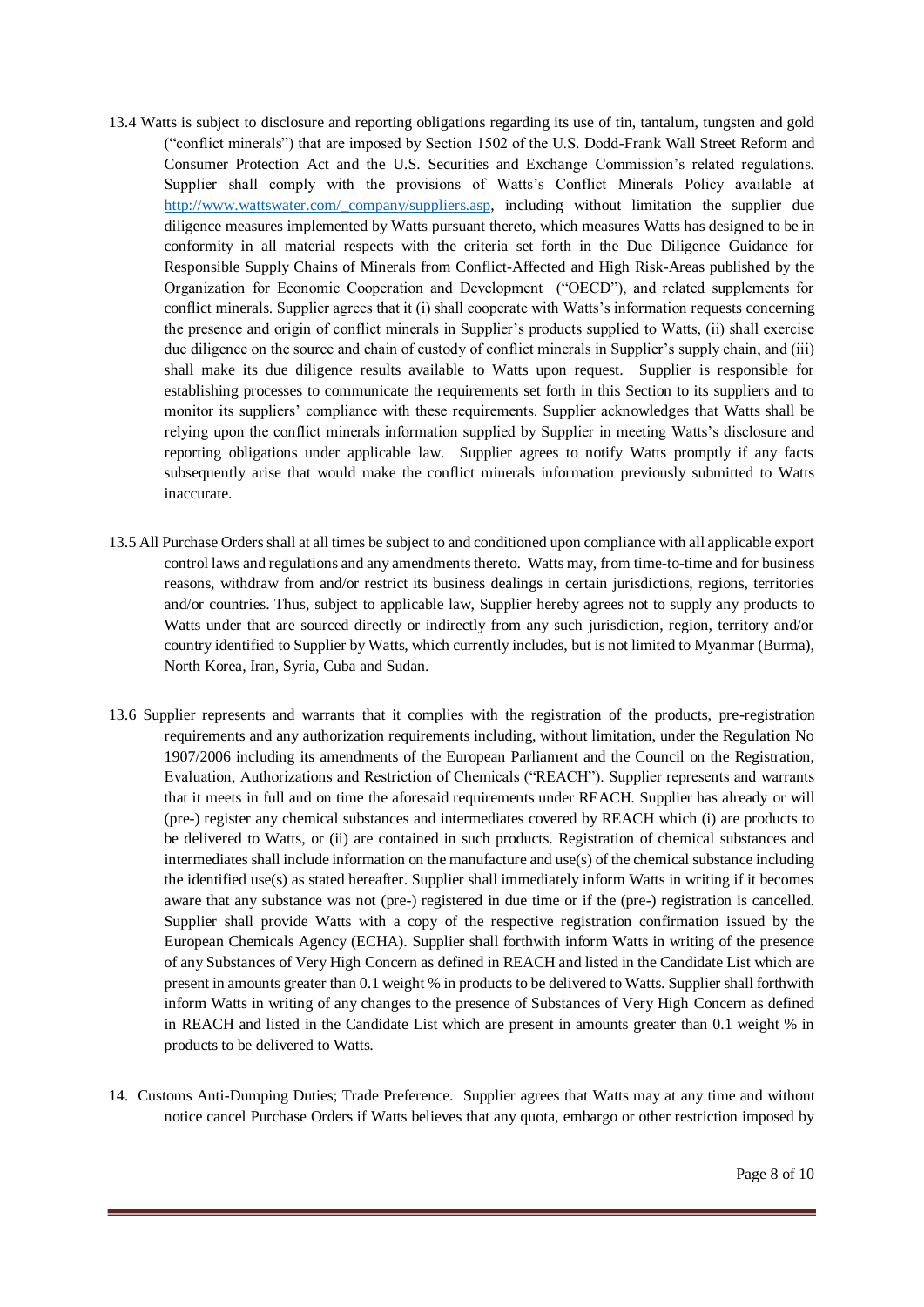treaty, unilateral national act or otherwise, prevents timely export or timely entry into the country of destination of all or part of the Products, or if the destination country commences a countervailing duty or antidumping investigation relating to the Products or if the destination country increases the rate of duty for any reason other than a change in tariff classification. In the event of such cancellation of Purchase Orders, Supplier agrees that Watts shall not be liable for damages of any kind. In any case where Supplier has agreed to be the importer of record of the Products, Supplier shall provide to Watts all information needed to effect customs entry into each country into which the Products are to be imported. Supplier shall provide to Watts such documentation and other assistance necessary for Watts to claim drawback of duties and taxes on products or articles manufactured from Products provided under the Purchase Order or Purchase Agreement. Supplier will accurately and in accordance with applicable trade and customs laws, indicate the country of origin of the Products and as appropriate the packaging labels and other applicable documentation. Without limiting the foregoing, Supplier shall provide longterm declarations and certificates or origin relating to Products within the meaning of applicable rules of origin and preferential duty provisions, shall renew those annually, and execute such other documents as may be necessary for Watts to claim duty preference under any applicable program. Supplier will indemnify and hold Watts harmless from and against all liabilities, demands, claims, damages and expenses of any kind or nature (including attorneys fees) arising or resulting from any delay in furnishing such certificates or other information, any errors or omissions contained in such certificates and any noncompliance by Supplier with such regulations.

#### 15. Assignment

Supplier shall not subcontract or assign any duties, rights or claims under a Purchase Order unless agreed in writing by Watts, and in such case, Supplier shall be liable for and shall ensure that its subcontractors comply with the requirements of these Terms and Conditions. For purposes of this Section, a change of control is deemed an assignment.

### 16. Governing Law and Jurisdiction

A Purchase Order, these terms and conditions, including the validity and existence thereof and the rights and obligations of the parties hereunder shall be governed by the laws of the country in which Watts has its registered office excluding the United Nations Convention on Contracts for the International Sale of products. Supplier and Watts agree to submit any unresolved dispute to the exclusive jurisdiction of the Courts of the judicial district in which Watts has its registered office. Notwithstanding the preceding sentence, if the Supplier is located in China, Taiwan or Hong Kong, then the parties agree that any unresolved dispute shall be submitted to the Hong Kong International Arbitration Centre (the "HKIAC") for settlement by arbitration in Hong Kong with three arbitrators under the Arbitration Rules of the United Nations Commission on International Trade Law in effect as of the date of this Agreement (the "Arbitration Rules"), as modified by these Terms and Conditions. The Watts and the Supplier shall each be entitled to designate one arbitrator. The two arbitrators shall consult with each other to agree upon the selection of a third arbitrator; provided, however, that in the event either party fails to appoint an arbitrator within twenty (20) business days of receipt by either party of a written notice requesting arbitration, or if the two arbitrators cannot reach an agreement with respect to the third arbitrator on or prior to the twentieth (20th) business day following the date of the appointment of the first arbitrator, the appointment shall be made by the HKIAC pursuant to the Arbitration Rules and the Procedures for Administration of International Arbitration of the HKIAC (the "Arbitration Procedures"). All proceedings in any such arbitration shall be conducted in English and a daily transcript in English of such proceedings shall be prepared. Each party expressly waives the defense of sovereign immunity and any other defense based on the fact or allegation that it is an agency or instrumentality of a sovereign state.